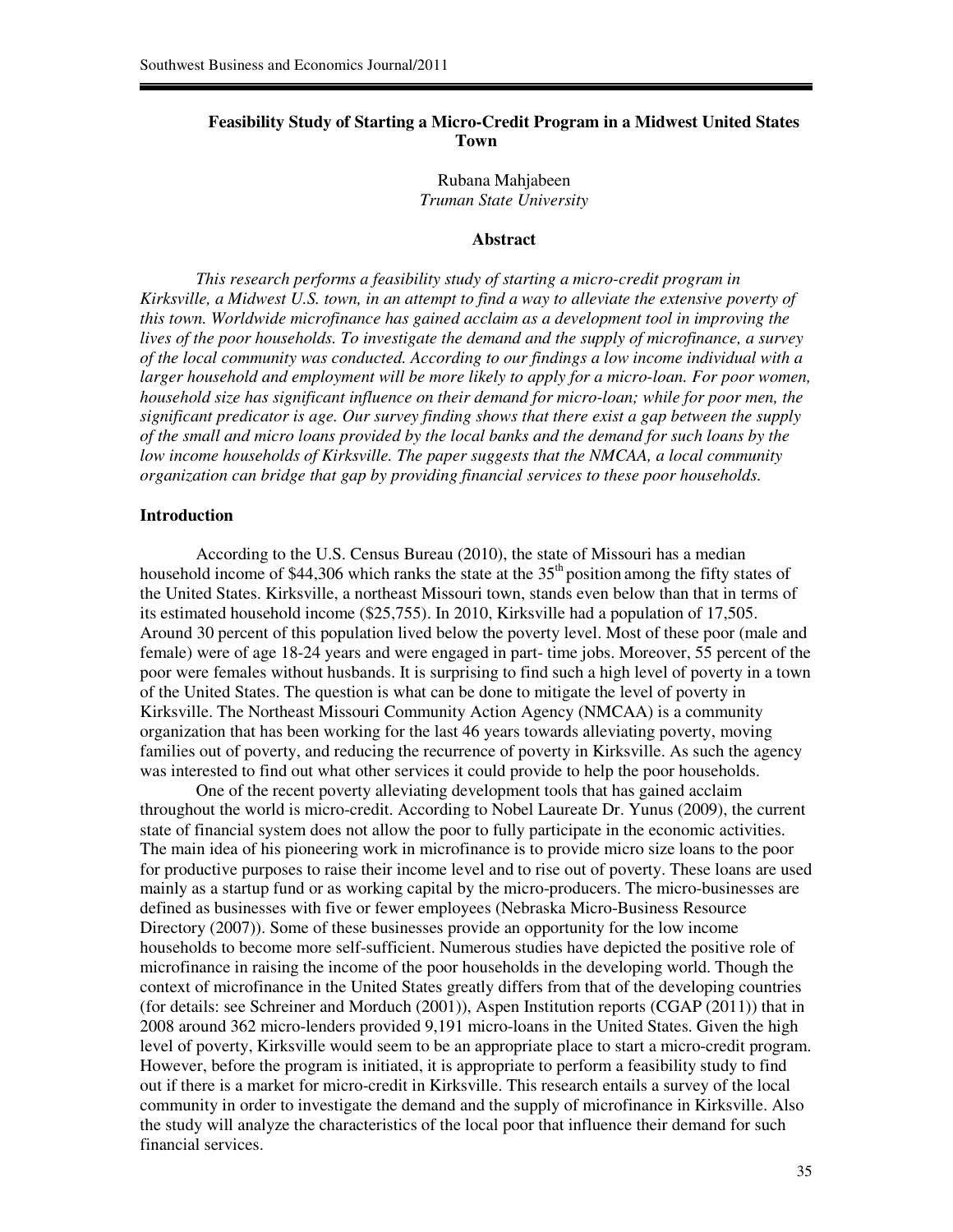The paper is organized as follows. The first section provides the literature review while the second section discusses the findings of the feasibility study in the form of empirical analysis, statistical results and the demand-supply gap. The last section presents concluding remarks.

### **Literature Review**

There is a vast literature related to the different aspects of microfinance. The theoretical studies (e.g., Stiglitz (1990), Ghatak and Guinnane (1999)) demonstrate the positive aspects of group lending feature of microfinance in analyzing the success of the microfinance institutions (MFIs). The empirical studies are mostly impact analysis of micro-credit (e.g., Khandker (2005), Arfane (2002)). However, the feasibility studies are primarily done by the MFIs in the form of market research studies to find out the need of a focus group. These studies are mostly not available to the public (Devaney (2008)).

The demand studies of microfinance are also conducted by the researchers to show that there is a need for formal institutions to provide various financial services to the poor. These studies are of two kinds. The first kind is known as the Financial Diaries. Through these studies the researchers observe the poor households meticulously for a period of time to find out the nature of their spending and the usage of various financial instruments. For example, Collins (2005) observed a sample of poor households in South Africa for one year and concluded that they require some kind of saving vehicles for 25% of their income. In another study, Rutherford (2002) interviewed 42 households of Bangladesh for one year to conclude that these poor households use various financial services to gather a large sum of money to spend in the near future rather than in the distant future. The second kind of studies surveys the existing microfinance clients for statistical analysis to find out the various predicators of their demand. Ashraf et al (2005) performed a randomized experiment in Philippines and found out that, individuals with education, income and women with hyperbolic preferences will most likely use a saving product offered by an MFI. In another study, Balogun and Yusuf (2011) identified that various social capital variables, dependency ratio, credit distance and interest rate significantly influence the credit demanded by the rural households in Nigeria. The literature review shows that both kinds of studies are performed mostly to capture the demand for financial services by the poor households in the developing countries. In that respect our study will add to the scarce literature that investigates the demand for credit by low income households in the United States. Also our study is a combination of the market research performed by the MFIs and the second kind of statistical analysis conducted by the researchers. Finally, this research should provide an additional pathway to the NMCAA in its endeavor to improve the lives of the poor in Kirksville.

## **Findings of the Feasibility Study**

#### *Empirical Analysis*

To conduct the feasibility study, 60 poor households of Kirksville were interviewed in 2009. These households met the guideline given by the U.S. Department of Health and Human Services that determined the income eligibility for families applying for free school lunch. In the United States it reflects 130% poverty level. In our study each household was represented by one survey participant.

The first part of the survey contained questions about age, gender, size of the household, and number of dependents in an attempt to learn more about the demographics of the survey participants. The findings are given in Table 1. The age of the survey participants ranged from 19 to 68 years with a mean of 39 years. This mean age represents the active and productive years of the participants. In similar studies conducted by Ashraf et al (2005) in Philippines and Balogun and Yusuf (2011) in Nigeria the average age of the participants ranged from 40 to 42 years. Out of the sixty people who completed the survey, 63 percent were women. A large majority of the world's poorest inhabitants are women and children. Our sample set was reflective of the target population, households living in extreme poverty with women participants. Of the 60 households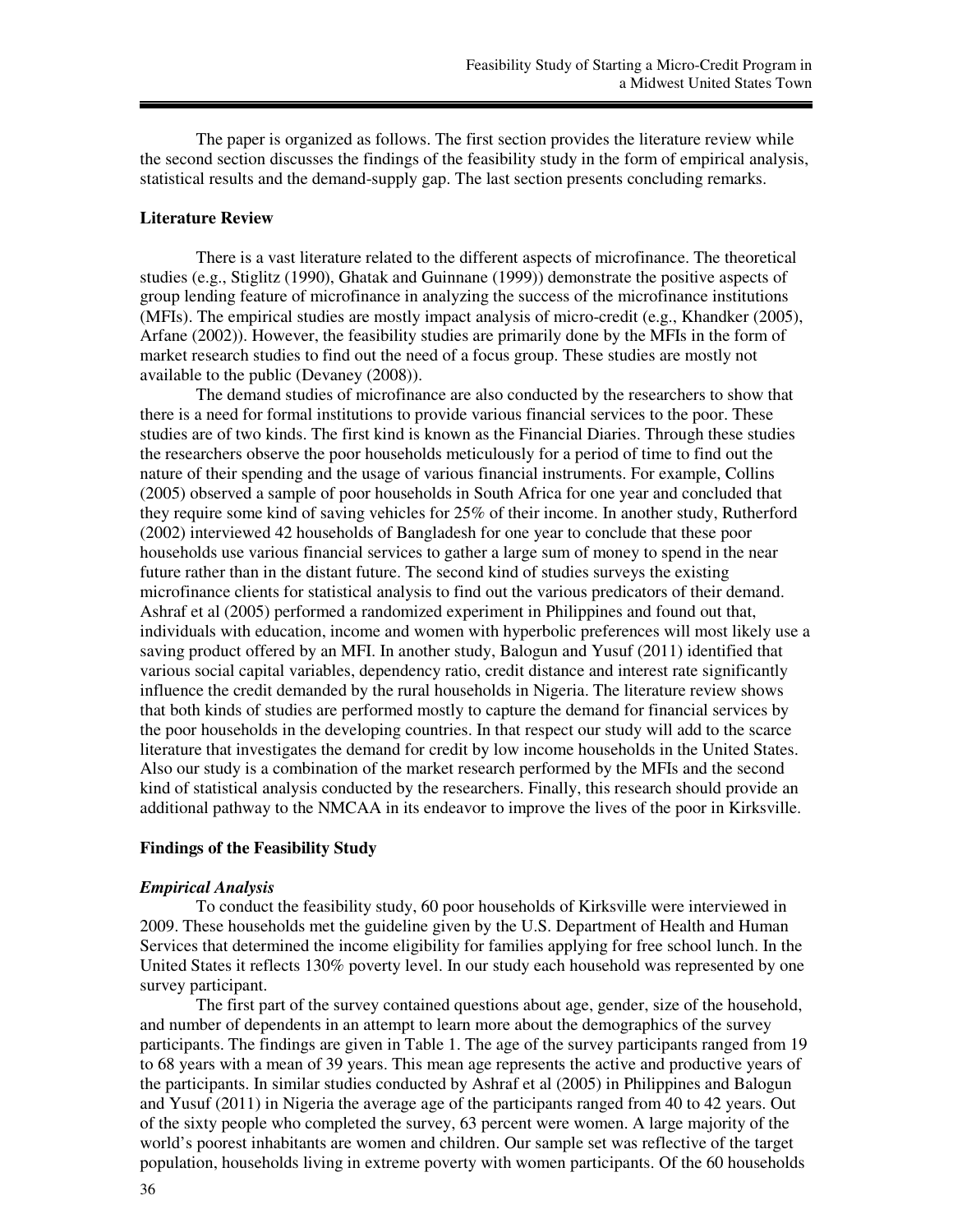surveyed, the size of the household ranged from 1 to 8 members with an average of 2.65 members per household. Eighty percent of these households had one to three household members. When inquiring about dependents, 43 percent of the participants had no dependents while almost half of the participants had 1 to 2 dependents. On average each household had 1.1 dependents. This implied that at least someone in the low income household took care of another individual.

In the second part of the survey we tried to capture the economic profile of the sixty participants. The findings are depicted in Table 2. We found out that 35% of the participants were employed. Out of these employed, 62% had full time jobs while 38% had part time jobs. The rest 39 participants did not have a job. Among them, 17 participants were seeking a job while 22 participants were not looking for a job. Given this labor force data the unemployment rate among the survey population was 45 percent. Compared to the 2009 national unemployment rate of 10 percent and Missouri unemployment rate of 9.5 percent (U.S. Census Bureau (2010)), this unemployment rate among the low income households of Kirksville was alarmingly high. This implies that Kirksville lacks opportunities for the people to make an earning. While the unemployment number was expected to be somewhat higher because of the participation of large number of people below the poverty level in this study, the high unemployment rate also demonstrates that a microcredit program would provide an option to the low income households. Half of the households that participated in the survey had an annual household income of less than \$10,000 while only 10 percent of the surveyed households had an annual income of \$20,000 or more. The average annual household income of these poor households came out to be \$10,013. This was less than half of the median household income (\$24,032) of Kirksville in 2009. Given this extensive level of poverty, when asked, 92 percent of the survey participants answered that they had the desire to raise their income level. There were a multitude of reasons to do so. Sixty percent of the participants who desired to raise income have chosen food and clothing as their reason. Based on the household survey conducted in nine countries Zeller and Sharma (2000) concluded that 60-70 percent of the household expenditure of poor families incurred for food. Our finding is coherent to this conclusion. The second most common answer was education for children. From Table 1 we know that most of the interviewees were female. For women children are a common concern.

In the third part of the survey, the business-related profile of the low income households was analyzed. The findings are given in Table 3. Only two participants of the survey operated their own businesses. One offered child care services while the other one was in the process of opening a bakery. The participant operating the day care borrowed the capital for the business from friends and family. The other business owner had accumulated family savings to cover the start up costs of the bakery. These two businesses demonstrated the potential for microcredit in Kirksville. Among the other survey participants there was an overwhelming desire to start their own businesses. Over three-fourth of the participants wanted to raise their incomes through a micro-enterprise. Those who wished to start a business, most of them had a clear idea of what kind of businesses they wanted to operate. The business ideas were divided into different categories – day care, retail, café/restaurant, arts and crafts and miscellaneous services. In the miscellaneous category most of the business ideas were related to some kind of services, like, delivery service, housekeeping, and medical billing, etc. It should be noted that most of these business ideas were labor intensive which is conducive to the concept of micro-credit.

Of the 47 survey participants who wanted to start a business, 45 of them believed that they needed some kind of funding to start a business. The responses of the participants revealed that a demand exists in Kirksville for micro-business loans. Regarding the size of the loan one fourth of the participants desired a loan of \$3000 or less while 20 percent of them wanted a loan of \$5001 - \$10,000. The majority of the participants that wanted a loan above \$10,000 wanted to start a shop or a restaurant. These are business ideas that require inventory and thereby the demand for a higher amount of loan. According to the Consultative Group to Assist the Poor (CGAP (2011)) the size of micro-loans in the U.S. can go up to \$50,000 as opposed to \$1000 in developing countries. Also, unlike the MFIs in the developing countries the MFIs in the U.S. provide various support services. When asked many participants of our survey expressed their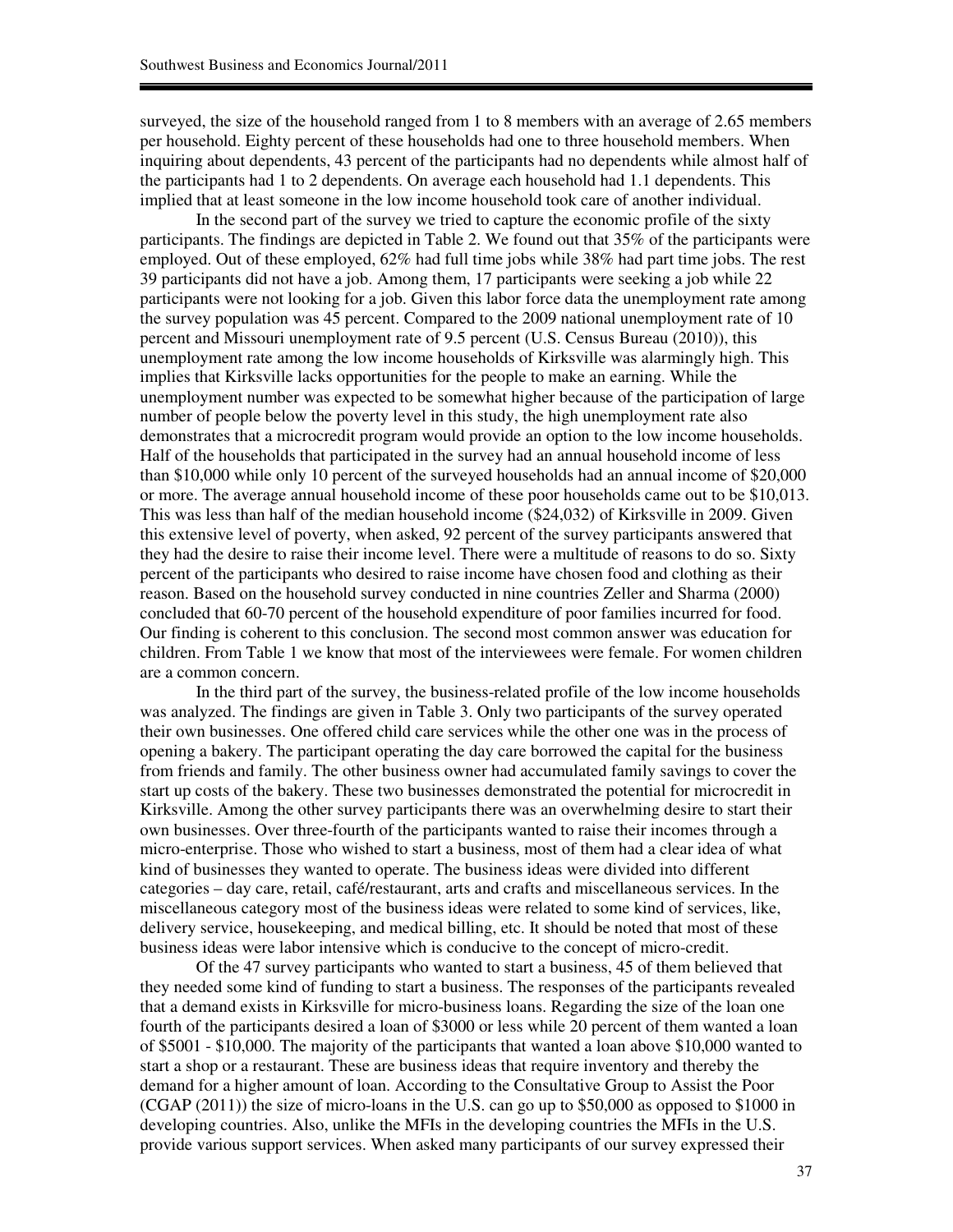interest in receiving support services to help begin, promote, and manage their businesses. More than half of the survey participants, who also expressed interest in starting a business, desired some form of business support services. One third of the participants wanted traditional business support services like, accounting, marketing, and planning. Five percent of the participants desired some form of education while 7 percent were more concerned with a variety of services such as, legal advice, transportation and inventory selection. While not all the survey participants were interested in starting a small or micro business, 97% of them thought that a microcredit program in Kirksville would be beneficial for the community. The most common reasoning given was that it would provide additional income generating resources to the poor of Kirksville.

### *Statistical Results*

Based on the demographic and economic profiles of the survey participants we analyzed the predictors of demand for micro-loan. Following Ashraf et al (2005) we carried out a probit analysis to determine the factors that affect the demand for credit by low income households in Kirksville. Table 4 records the results of the probit specification for the entire sample, women and men. We used three demographic characteristics, namely, age and gender of the survey participant and the household size. If female then the gender of the participant was given a value of 1 and 0 otherwise. Also, two economic characteristics, the employment status of the participant and the annual household income were included in the analysis. If employed then the employment status was given a value of 1 and 0 otherwise.

We find that the household size is a predicator of demand for micro-loan. This variable is statistically significant for the full sample and women. An individual who belongs to a large household will be on average 22 percentage points more likely to demand a loan. This finding is coherent with the study by Balogun and Yusuf (2011) where individuals of a larger household in rural Nigeria are more likely to demand a credit. Our analysis shows that women of a larger household on average will be 29 percentage points more likely to desire a loan while men of a larger household will be 7 percentage points less likely (statistically insignificant) to do that. This result suggests that women borrow as they care more for the children and the household. As mentioned earlier seventy percent of the world poor is women and children. For these reasons micro-credit is targeted mostly towards women. According to Littlefield et al (2003) worldwide 85 percent of the micro-credit borrowers are women.

For men the only variable that significantly influences the demand for micro-loan is age. As a male grows older he will be on average 4.3 percentage points more likely to desire a loan. This result matches with the study by Balogun and Yusuf (2011) in which they found out that rural aged men of Nigeria are more likely to desire a credit. With age men probably become more confident and experienced in demanding a loan to start their own businesses. According to our analysis employment status is a statistically significant predicator for the full sample. If an individual is an employed person he/she is on average 87 percentage points more likely to desire a micro-loan. This finding is opposite to the conventional view that an unemployed person would be more likely to demand a loan. In the context of the United States the safety net of the welfare system plays an important role. It protects the poor and the unemployed in the U.S. However, employment removes that safety net and makes the individual vulnerable. Also, it is an indication that these households view micro-loan as a way to supplement their low income from an employment.

## *The Demand-Supply Gap*

In the last part of our survey the availability of financial services in Kirksville was analyzed. For this purpose the financial institutions as well as the low income households of Kirksville were interviewed. There are seven commercial banks in Kirksville. Of these five banks participated in our survey. Together these 5 banks have 10 branches in Kirksville. It can be safely said that there are ample financial institutions in Kirksville for a population of 17,505 to apply for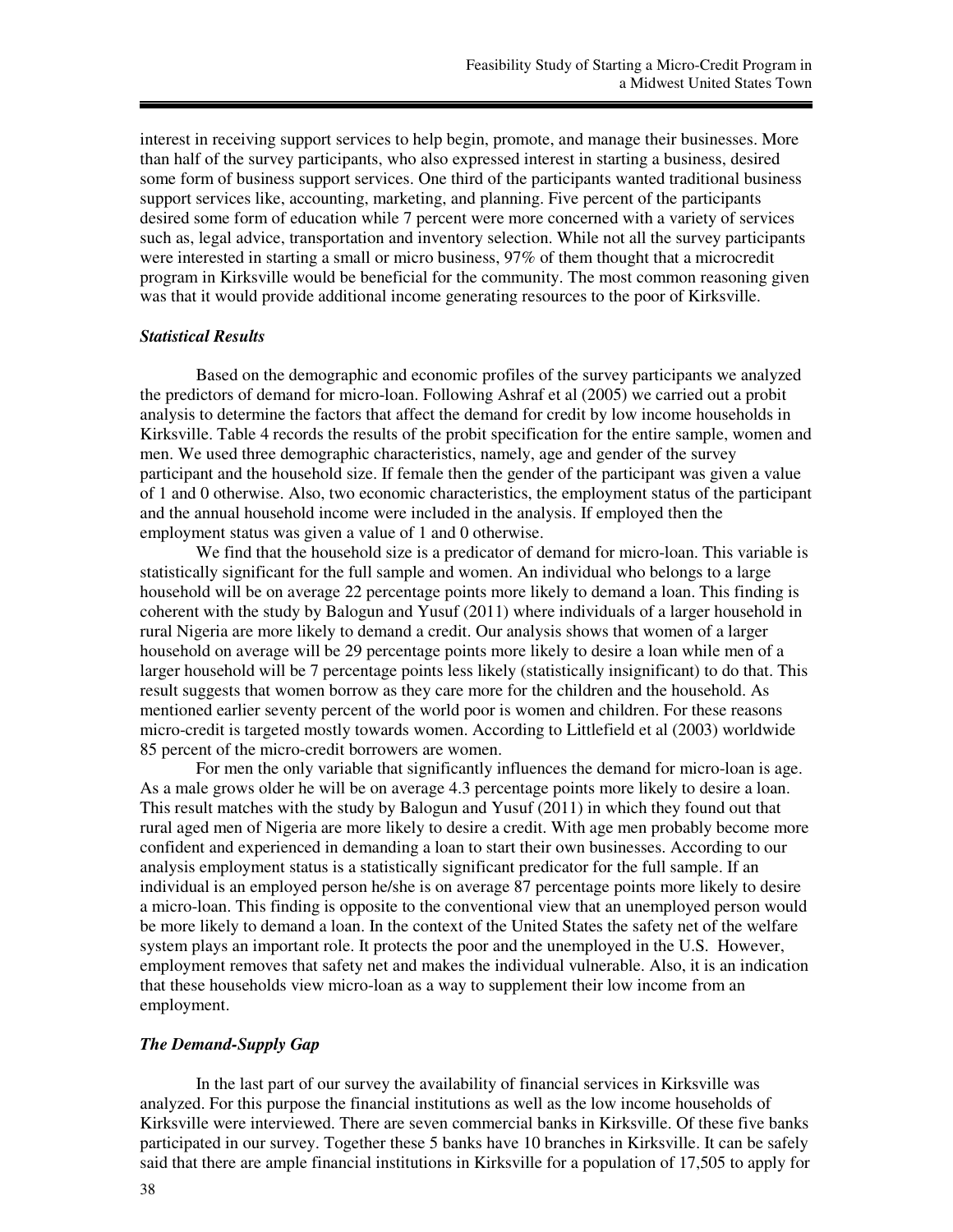a loan. It was observed that four out of the five banks were providing small as well as micro business loans. According to the bank representatives these loans ranged from \$3000 to \$250,000. The U.S. Small Business Administration defines small business loans as loans ranging from \$100,000 to under \$1 million while micro business loans are in the amount of less than \$100,000. Altogether, these four banks have around 400 micro and small loan borrowers.

To have a better understanding of the supply of loans to the poor households the residents of Kirksville were also asked a number of questions. Out of the 60 participants, 9 people applied only for a bank loan from a bank in Kirksville and 4 among them received a loan. On the other hand, 14 participants applied only for a payday loan from a payday loan service in Kirksville and 13 of them received a loan. This information is depicted in Table 5. This shows that most of the survey participants applied for loans from a payday loan service rather than from a bank. This matches with the report by the CGAP (2011) that the underbanked households of the U.S. often turn to alternative financial services, like, payday lenders, pawn shops to manage their financial needs. These services are expensive but popular. Same idea was reflected by our survey participants. They said that it was easier for them to get a payday loan and required less paper work compared to a loan provided by the banks and other financial institutions. As noted by Zeller and Sharma (2000), in Pakistan and Cameroon less than 5 percent of the borrowings by the low income households came from a formal lending institution. Our survey findings reflect similar trend for the poor households in Kirksville. We found out that only 25 percent of the survey participants ever applied for a bank loan while more than half of those applicants were refused a bank loan. More importantly, of the 60 survey participants, 31 people, who represent 52% of the participants, never applied for a loan from any bank in Kirksville. This implies that bank loans are not viewed as an income generating option by these low income households.

In comparing the findings from the bank survey to the findings from the household survey, it can be concluded that the micro and small loan borrowers, reported around 400, the Kirksville banks finance are mostly not of the low income households. This confirms that a gap exists between the demand for small and micro loans and the supply of small and micro loans in Kirksville. This is where the NMCAA can play an important role. They can bridge the gap. As the agency tirelessly works towards improvement of the lives of the low income households in Kirksville, the poor families have more and easy access to this institution. Unlike the local commercial banks, the NMCAA can use this attribute to its advantage in extending financial services to the low income households of Kirksville.

### **Conclusion**

In an attempt to find a way to alleviate the extensive poverty of a Midwest U.S. town this research performs a feasibility study of starting a micro-credit program in Kirksville. Our evidence suggests that there is a market for micro-credit in Kirksville. We found out that an overwhelming majority of our survey participants who were of low income households had the desire to raise their income levels by starting a micro-business and thereby demanded microloans. It is more likely for a low income individual with a larger household and employment to apply for a micro-loan. For poor women, household size has significant influence on their demand for micro-loans; while for poor men, the significant predicator is age. Our survey finding shows that there exist a gap between the supply of the small and micro loans provided by the local banks and the demand for such loans by the low income households of Kirksville. The paper suggests that the NMCAA, a local community organization can bridge that gap by providing financial services to these poor households. Further, this survey can be replicated in any small town of the United States to investigate the feasibility of starting a micro-credit program in improving the lives of the poor.

This study has several limitations. First, it can be improved by recording detail financial information of the poor households similar to that of the Financial Diaries to identify their sources and usages of funds. This will also help to perform a better statistical analysis. Second, the survey lacks information on the existing local small businesses. Third, a rigorous survey of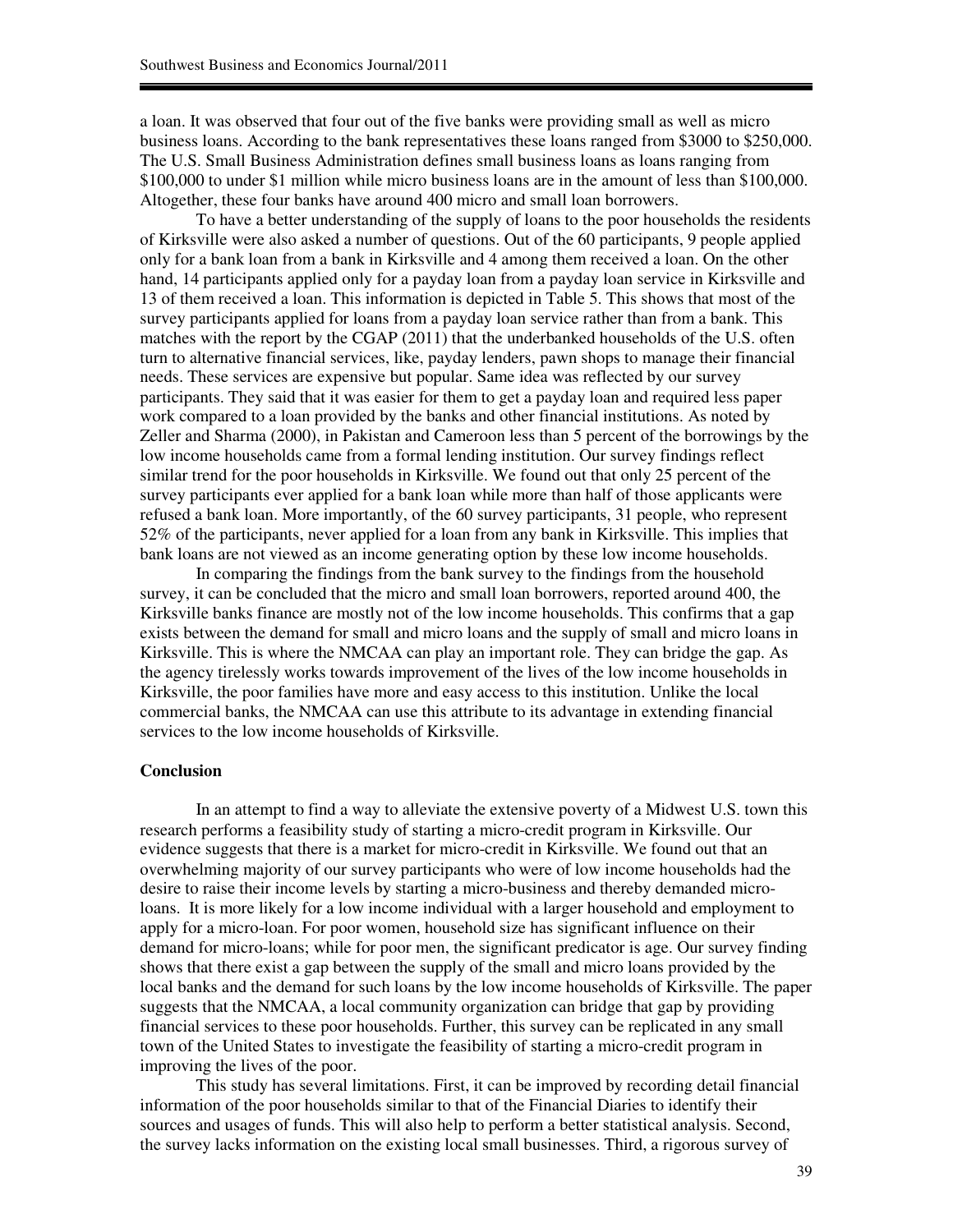the local banks is needed. It will help greatly in explaining the demand-supply gap that exists in Kirksville.

## **Acknowledgement**

This study was funded by the 2009 Micro-Grant of the Missouri Campus Compact and by the NMCAA. I am grateful to my students Armstrong, Camacho, Cleveland, Gautam, K.C., Main, Marifian, Mohs, Nes, Sharma, and Thapa who helped extensively in conducting the survey.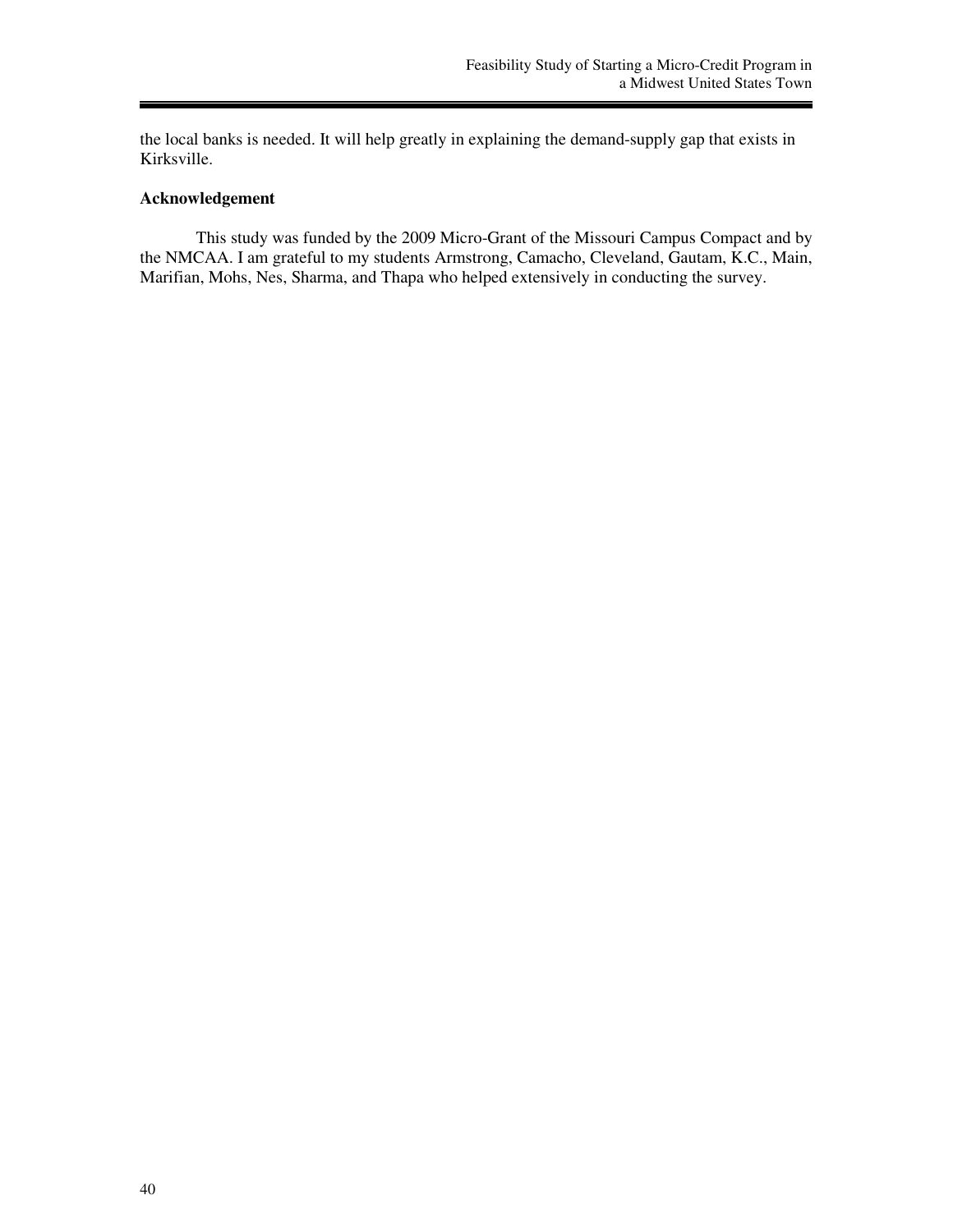## **References**

- Afrane, S. (2002). Impact assessment of microfinance interventions in Ghana and South Africa: a synthesis of major impacts and lessons. *Journal of Microfinance*, *4(1)*, 41–57.
- Ashraf, N., Karlan, D. & Yin, W. (2005). Tying Odysseus to the mast: evidence from a commitment savings product in the Philippines. *Economic Growth Center*, Yale University, New Haven.
- Balogun, O. L. & Yusuf, S. A. (2011). Determinants of demand for microcredit among the rural households in south-western states, Nigeria. *Journal of Agriculture and Social Sciences, 7(2),* 41-48.
- Collins, D. (2005). Stocks and flows quantifying the savings power of the poor. *Financial Diaries*, South Africa.
- Consultative Group to Assist the Poor (CGAP). (2011). Unbanked in America. *Microfinance Voices.* CGAP, Wahsington D.C.
- Devaney, P. L. (2008). Microsavings programs: assessing demand and impact a critical review of the literature. IRIS Center, University of Maryland, Maryland.
- Ghatak, M., & Guinnane, T. W. (1999). The economics of lending with joint liability: theory and practice. *Journal of Development Economics*, 60, 195-228.
- Khandker, S.R. (2005). Micro-finance and poverty: evidence using panel data from Bangladesh. *The World Bank Economic Review*, *19*(2), 263–286.
- Littlefield, E., Morduch, J. & Hashemi, S. (2003). Is microfinance an effective strategy to reach millennium development goals? *Focus Note, 24*, Consultative Group to Assist the Poor, Washington D.C.
- Nebraska Enterprise Opportunity Network. (2007). *Nebraska micro business resource directory 2007.* Nebraska.
- Rutherford, S. (2002). Money talks: conversations with poor households in Bangladesh about managing money. *Finance and Development Research Programme Working Paper Series*, UK.
- Schreiner, M. & Morduch, J. (2001). Replicating microfinance in the United States: opportunities and challenges. In J. Carr & Z. Y. Tong (Eds.), *Replicating microfinance in the United States, chapter 1*. Washington D.C.
- Stiglitz, J. (1990). Peer monitoring and credit markets. *The World Bank Economic Review, 4(3),*  351-366*.*
- The U.S. Census Bureau. (2010). *Current population reports .* Washington D.C.
- Yunus, M. with Weber, K. (2009). *Creating a world without poverty: social business and the future of capitalism*. Public Affairs, New York.
- Zeller, M. & Sharma, M. (2000). The demand for financial services by the rural poor. *Policy Brief,1*. International Food Policy Research Institute. Washington D.C.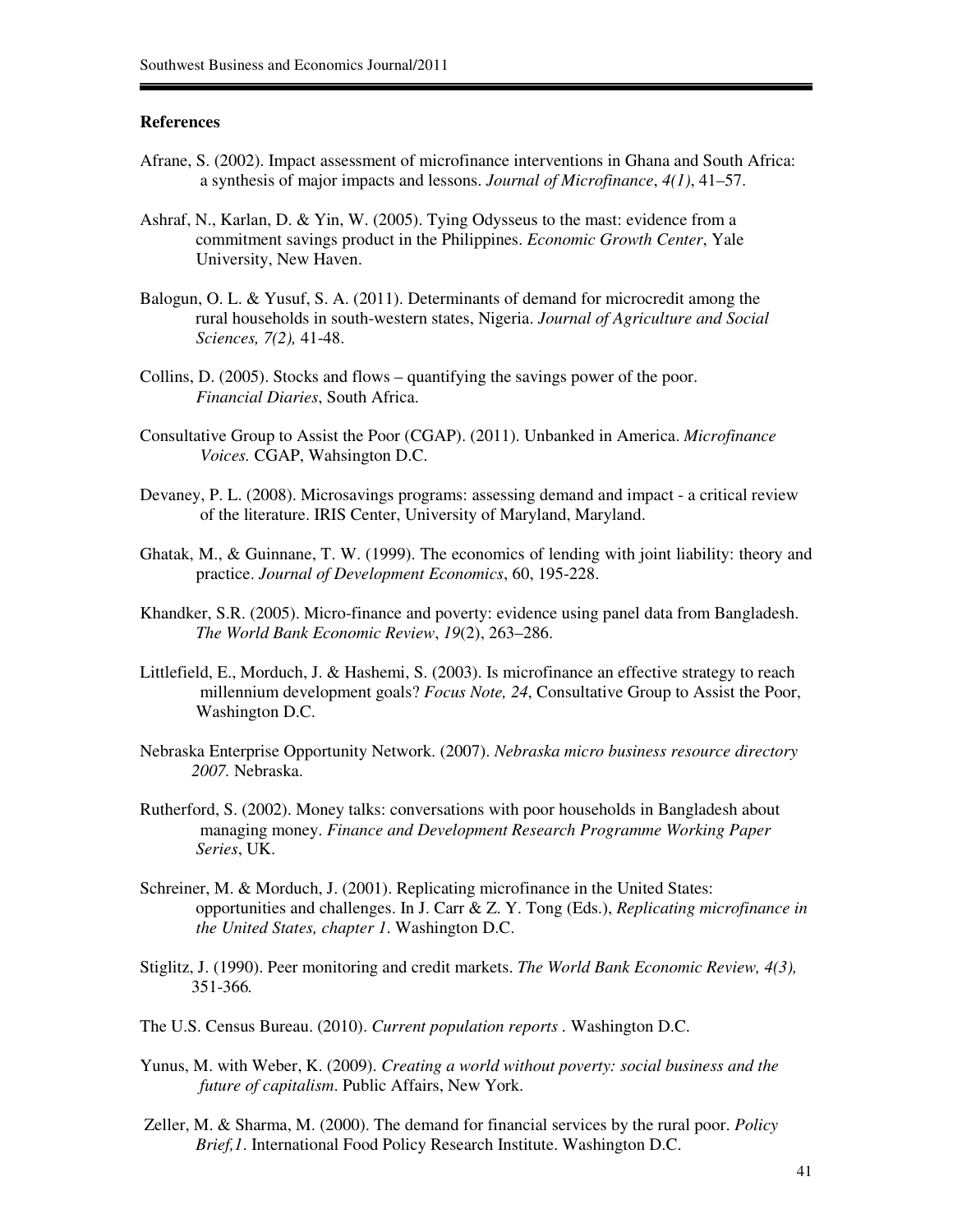| <b>Variable</b>                                                                                         | Frequency                                            | As a Percentage<br>of All Survey<br><b>Participants</b> |
|---------------------------------------------------------------------------------------------------------|------------------------------------------------------|---------------------------------------------------------|
| Age (years)<br>$18 - 24$<br>$25 - 45$<br>$46 - 65$<br>More than 65<br>Mean<br><b>Standard Deviation</b> | 9<br>33<br>16<br>$\overline{2}$<br>39 years<br>12.76 | 15%<br>55%<br>27%<br>3%                                 |
| <b>Gender</b><br>Male<br>Female                                                                         | 22<br>38                                             | 37%<br>63%                                              |
| <b>Household Size</b><br>(members)<br>$1 - 3$<br>$4 - 8$<br>Mean<br><b>Standard Deviation</b>           | 48<br>12<br>2.65 members per<br>household<br>1.57    | 80%<br>20%                                              |
| Number of<br><b>Dependents</b><br>0<br>$1 - 2$<br>3 or More<br>Mean                                     | 26<br>27<br>7<br>1.1 dependents per<br>household     | 43%<br>45%<br>12%                                       |

**Table 1 Demographic Profile of the Survey Participants**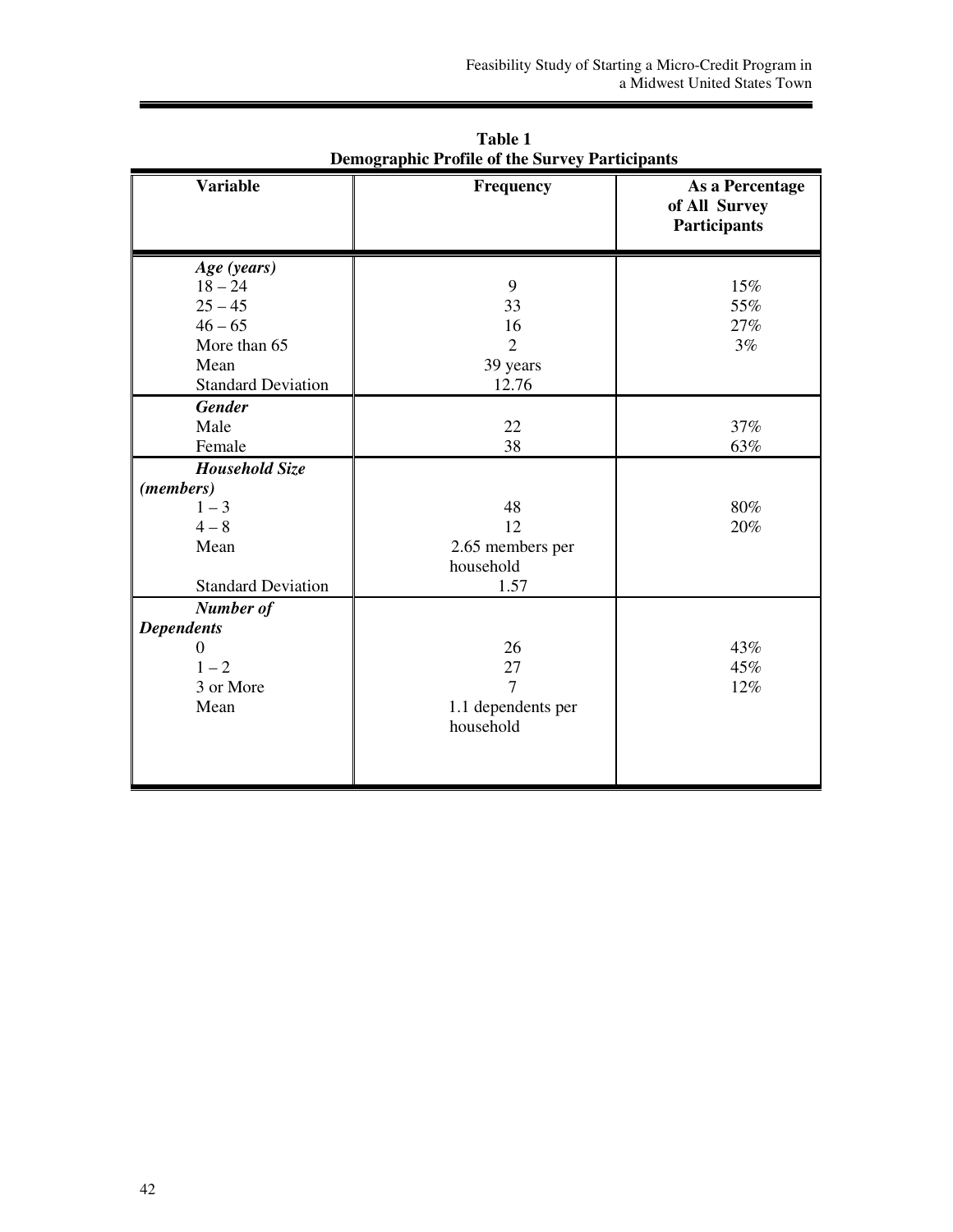| <b>Variable</b>                                                                                                                                                                        | <b>Frequency</b>                  | As a Percentage of All<br><b>Survey Participants</b>                              |
|----------------------------------------------------------------------------------------------------------------------------------------------------------------------------------------|-----------------------------------|-----------------------------------------------------------------------------------|
| <b>Labor Market</b><br>Employed<br>Full-time Employment<br>Part-time Employment<br>Unemployed<br><b>Unemployment Rate</b>                                                              | 21<br>13<br>8<br>17<br>45%        | $35\%$<br>22%<br>$(62\% \text{ of the employed})$<br>13%<br>(38% of the employed) |
| <b>Annual Household</b><br><b>Income</b><br>Less than $$10,000$<br>$$10,000 - $19,999$<br>\$20,000 and More<br>Mean<br><b>Standard Deviation</b>                                       | 30<br>24<br>6<br>\$10,013<br>7369 | 50%<br>40%<br>10%                                                                 |
| <b>Wants to Raise</b><br><b>Income</b><br><b>Reasons for Raising</b><br><b>Income</b><br>Food & Clothing<br><b>Children Education</b><br><b>Health Service</b><br><b>Other Reasons</b> | 55<br>33<br>12<br>6<br>4          | 92%<br>55%<br>20%<br>10%<br>7%                                                    |

**Table 2 Economic Profile of the Survey Participants**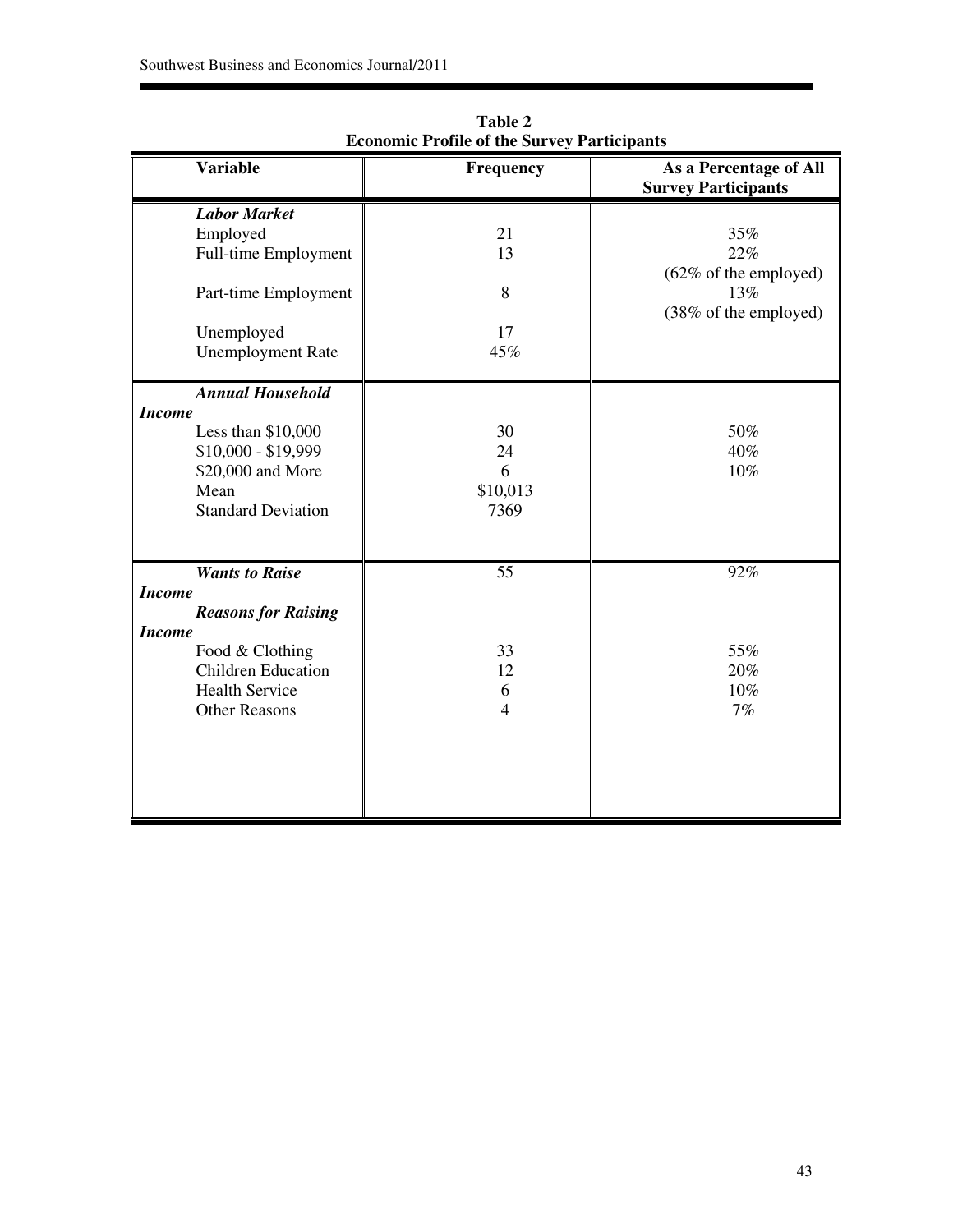| <b>Variable</b>                                                                  | Frequency                | As a Percentage<br>of All Survey<br><b>Participants</b> |
|----------------------------------------------------------------------------------|--------------------------|---------------------------------------------------------|
| <b>Owns a Business</b>                                                           | $\overline{2}$           | 3%                                                      |
| <b>Wants to Start a Business</b>                                                 | 47                       | 78%                                                     |
| <b>Potential Business Ideas</b>                                                  |                          |                                                         |
| Daycare                                                                          | $\overline{7}$           | 12%                                                     |
| Retail                                                                           | 10                       | 17%                                                     |
| Café/Restaurant                                                                  | 6                        | 10%                                                     |
| Arts & Crafts                                                                    | 8                        | 13%                                                     |
| <b>Miscellaneous Services</b>                                                    | 13                       | 21%                                                     |
| Not Sure                                                                         | $\mathfrak{Z}$           | $5\%$                                                   |
| <b>Wants/Needs a Loan to Start a Business</b><br><b>Size of the Loan Desired</b> | 45                       | 75%                                                     |
| \$3,000 and Less                                                                 | 15                       | 25%                                                     |
| $$3,001 - $5,000$                                                                | 5                        | 8%                                                      |
| $$5,001 - $10,000$                                                               | 12                       | 20%                                                     |
| More than \$10,000                                                               | 10                       | 17%                                                     |
| Not Sure                                                                         | 3                        | $5\%$                                                   |
| <b>Wants/Needs a Support Service to Start</b><br>a Business                      | 31                       | 52%                                                     |
| <b>Types of Support Service Desired</b>                                          |                          |                                                         |
| Planning                                                                         | 8                        | 13%                                                     |
| Accounting                                                                       | $\overline{7}$           | 12%                                                     |
| Marketing                                                                        | 6                        | 10%                                                     |
| Education                                                                        | 3                        | $5\%$                                                   |
| Others                                                                           | $\overline{\mathcal{L}}$ | 7%                                                      |
| Not Sure                                                                         | $\overline{3}$           | 5%                                                      |
|                                                                                  |                          |                                                         |
|                                                                                  |                          |                                                         |
|                                                                                  |                          |                                                         |
|                                                                                  |                          |                                                         |
|                                                                                  |                          |                                                         |

**Table 3 Business-Related Profile of the Potential Micro Producers**